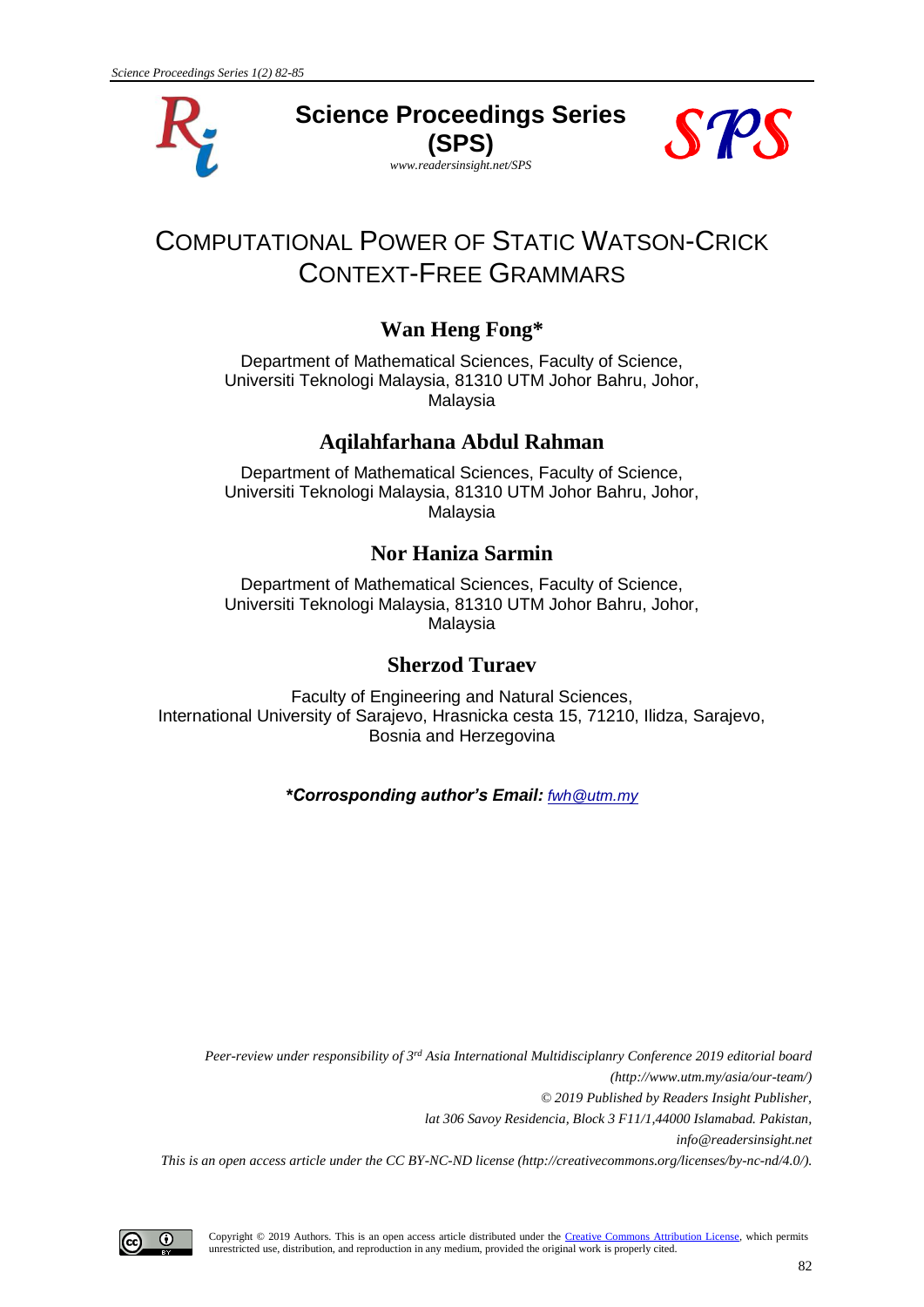

#### **Science Proceedings Series (SPS)** *www.readersinsight.net/SPS*





## **R E S E A R C H H I G H L I G H T S**

Sticker system is a computer model which is coded with single and double-stranded molecules of DNA; meanwhile Watson-Crick automata is the automata counterpart of sticker system representing the biological properties of DNA. Both are the modelings of DNA molecules in DNA computing which use the feature of Watson-Crick complementarity. Formerly, Watson-Crick grammars which are classified into three classes have been introduced [1]. In this research, a grammar counterpart of sticker systems that uses the rule as in context-free grammar is introduced, known as a static Watson-Crick context-free grammar. The research finding on the computational power of these grammar shows that the family of context-free languages is strictly included in the family of static Watson-Crick context-free languages; the static

Watson-Crick context-free grammars can generate non context-free languages; the family of Watson-Crick context-free languages is included in the family of static Watson-Crick contextfree languages which are presented in terms of their hierarchy.

**Keywords:** DNA Computing, Watson-Crick Grammar, Context-Free Grammar, Sticker Systems, Computational Power \_\_\_\_\_\_\_\_\_\_\_\_\_\_\_\_\_\_\_\_\_\_\_\_\_\_\_\_\_\_\_\_\_\_\_\_\_\_\_\_\_\_\_\_\_\_\_\_\_\_\_\_\_\_\_\_\_\_\_\_\_\_\_\_\_\_\_\_\_\_\_\_\_\_\_

## **RE S E A R C H OB J E C T I V E S**

DNA computing is a branch of bio-molecular computing that issues the use of DNA as a data carrier. Sticker systems [2] and Watson-Crick automata [3] are DNA computing models based on distinctive standards, however the complementarity relation does exist in a computation or induction step. These computational models have been developed by using the concept of formal language theory. Previous researchers have shown that from the computational viewpoint, formal language can be used to study on molecular processes [4, 5]. However, the grammar models only work with single-stranded strings. In 2012, the usage of Watson-Crick complementarity of DNA molecules has been implemented in Watson-Crick regular grammars [6]. Following that, the research has been extensively studied with Watson-Crick grammars introduced in [1] but this model produces every stranded string independently and a complete double-stranded string can only be checked at the end of the computation. Therefore, this research aims to introduce a new variant of Watson-Crick grammars known as static Watson-Crick context-free grammars where the concept of Watson-Crick grammars and sticker system are implemented; and to analyse their computational powers which are shown in terms of the hierarchy.

### **M A T E R I A L S A N D M E T H O D S**

In this research, the static Watson-Crick context-free grammars are introduced by modifying Watson-Crick context-free grammars and by using the concept of sticker systems. In addtition, the computational power related to static Watson-Crick context-free grammars are obtained by classification through the relationship between the Chomsky languages and Watson-Crick languages. The definitions of sticker system, Watson-Crick grammars and Watson-Crick Chomsky normal form are given in the following.

**Definition 1** [7] A sticker system is a construct  $\gamma = (V, \rho, A, D)$  where V is an alphabet,  $\rho \subseteq V \times V$  is a symmetric relation, A is a finite subset of  $LR$ <sub> $\rho$ </sub>(V) (called *axioms*) and D is a finite subset of  $W_{\rho}(V) \times W_{\rho}(V)$  (called *dominoes*).

**Definition 2** [1] A Watson-Crick (WK) grammar  $G = (N, T, \rho, S, P)$  is called

*regular* if each production has the form  $A \to \langle u/v \rangle$  where  $A, B \in N$  and  $\langle u/v \rangle \in$  $\langle T^*/T^* \rangle$ ,

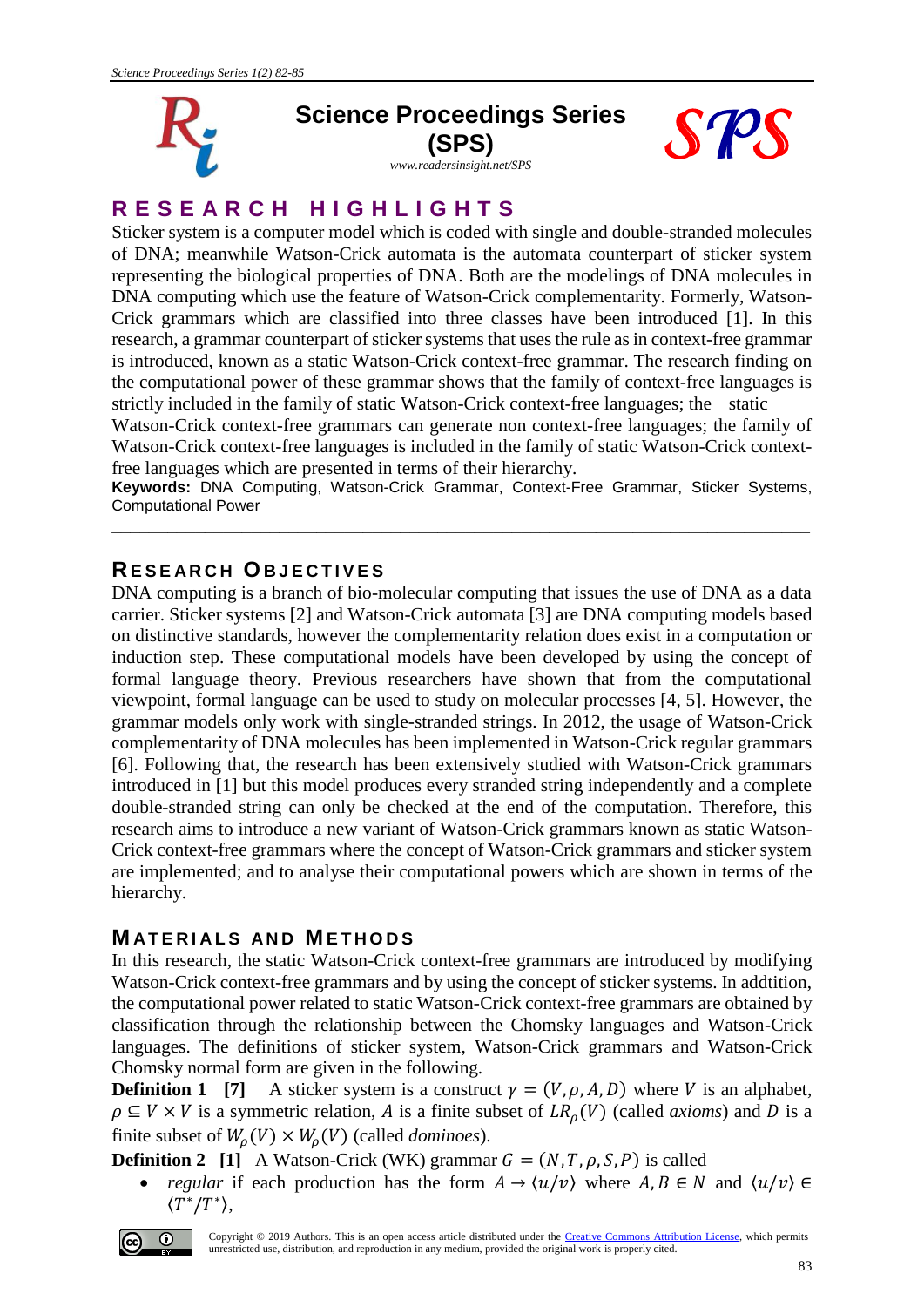

## **Science Proceedings Series (SPS)**



*www.readersinsight.net/SPS*

- *linear* if each production has the form  $A \to \langle u_1/v_1 \rangle B \langle u_2/v_2 \rangle$  or  $A \to \langle u/v \rangle$  where  $A, B \in N$  and  $\langle u/v \rangle, \langle u_1/v_1 \rangle, \langle u_2/v_2 \rangle \in \langle T^*/T^* \rangle$ ,
- *context-free* if each production has the form  $A \rightarrow \alpha$  where  $A \in N$  and  $\alpha \in \mathbb{R}$  $(N \cup \langle T^*/T^* \rangle)^*$ .

**Definition 3** [8] A Watson-Crick (WK) context-free grammar  $G = (N, T, \rho, S, P)$  is said to be in Watson-Crick Chomsky normal form if all productions are of the form

- $\bullet$   $A \rightarrow BC$ ,
- $A \rightarrow \langle u/v \rangle$ , or
- $S \rightarrow \langle \lambda/\lambda \rangle$ ,

where  $A \in N$ ,  $B, C \in N - \{S\}$  and  $\langle u/v \rangle \in \langle T/\lambda \rangle \cup \langle \lambda/T \rangle$ .

### **RE S U L T S**

The definition of static Watson-Crick context-free grammar, a grammar counterpart of the sticker system that has rules as in context-free grammars, is introduced.

**Definition 4.** A static Watson-Crick context-free grammar is a 5-tuple  $G = (N, T, \rho, S, P)$ where N, T are disjoint nonterminal and terminal alphabets, respectively,  $\rho \in T \times T$  is a symmetric relation (Watson-Crick complementarity),  $S \in N$  is a start symbol (axiom) and P is a finite set of production rules in the form of

- (i)  $S \to x_1 A_1 x_2 A_2 \cdots x_k A_k x_{k+1}$  where  $A_i \in N \{S\}$  for  $1 \le i \le k$ ,  $x_1 \in R_\rho(T)$ ,  $x_i \in$  $LR_{\rho}^{+}(T)$  for  $2 \leq i \leq k$  and  $x_{k+1} \in L_{\rho}(T)$ ;
- (ii)  $A \rightarrow y_1 B_1 y_2 B_2 \cdots y_t B_t y_{t+1}$  where  $A, B_i \in N \{S\}$  for  $1 \le i \le t$ ,  $y_i \in LR_p^+(T)$  for  $2 < i < t$ :

(iii) 
$$
A \to x
$$
 where  $A \in N - \{S\}$  and  $x \in LR_{\rho}^*(T)$ .

The elements  $\begin{bmatrix} u \\ v \end{bmatrix}$  $\begin{bmatrix} a \\ v \end{bmatrix}$  in the set of all pairs of strings  $T \times T$  can be classified into two cases, whether in the form of  $\begin{bmatrix} u \\ v \end{bmatrix}$  $\begin{bmatrix} u \\ v \end{bmatrix} \neq \begin{bmatrix} \lambda \\ \lambda \end{bmatrix}$  $\begin{bmatrix} \lambda \\ \lambda \end{bmatrix}$  or  $\begin{bmatrix} u \\ v \end{bmatrix}$  $\begin{bmatrix} u \\ v \end{bmatrix} = \begin{bmatrix} \lambda \\ \lambda \end{bmatrix}$  $\lambda$ . The reflexive and transitive closure of  $\Rightarrow$  or ( $\Rightarrow$ ) is denoted by  $\Rightarrow^*$  or ( $\Rightarrow^*$ ). The language generated by a static WK context-free grammar G, denoted by  $L(G)$ , is defined as  $L(G) = \{u: \begin{bmatrix} u & u \\ u & v \end{bmatrix}$  $\begin{bmatrix} u \\ v \end{bmatrix} \in WK_\rho(T)$  and  $S \underset{G}{\Rightarrow^*} \begin{bmatrix} u \\ v \end{bmatrix}$  $\begin{bmatrix} a \\ v \end{bmatrix}$ . The family of languages generated by static WK context-free grammar is denoted by **SCF.**  The main results are given in the following.

- **Lemma 1.**  $\text{CF} ⊆ \text{SCF}.$
- **Lemma 2. SREG** ⊆ **SLIN** ⊆ **SCF**.
- **Lemma 3. SCF CF**  $\neq \emptyset$
- **Lemma 4. WKCF** ⊆ **SCF**.

#### **FI N D I N G S**

In this research, a new theoretical model known as the static Watson-Crick context-free grammar is defined along with some of the computational powers. Referring to the results, the computational power of the static Watson-Crick context-free grammar is obtained through the relationship between the families of Chomsky languages and Watson-Crick context-free languages. The findings show that the family of context-free languages is strictly included in the family of static Watson-Crick context-free languages; the static Watson-Crick contextfree grammars can generate non context-free languages and the family of Watson-Crick context-free languages is included in the family of static Watson-Crick context-free languages.